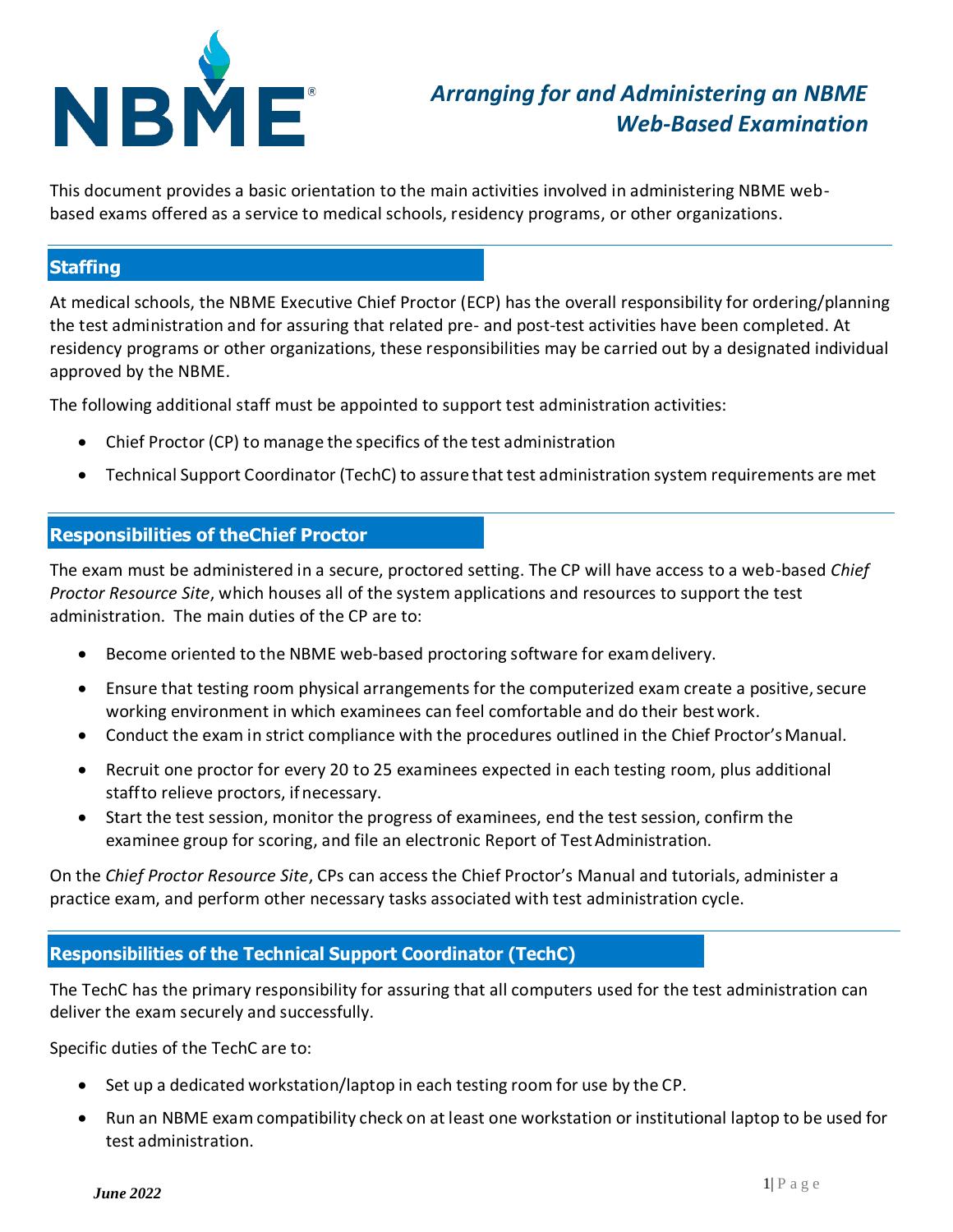- Have knowledge of the operating system (OS), virus checker, and browser version that reside on institutional workstations/laptops or examinee laptops.
- Be knowledgeable about the network architecture of the testing rooms.
- Verify that internet connection speed is adequate (minimum T1) for testing.
- Be available on the test day to resolve technical problems that may arise.

Standard NBME web-based testing system requirements are shown at the end of this document.

### **Ordering the Examination**

The examinations are available to request through the online ordering system on the *MyNBMESM Services Portal*. ECPs and those with parallel responsibilities at residency programs or other organizations will have access to this portal. The following information must be provided in the web-based exam order:

- Test date
- Expected number of examinees
- Number of any examinees who need extra testing time and the corresponding exam length (1.5x or 2x the standard time limit allocated for otherexaminees)
- Test session start and endtimes
- Names, telephone numbers and e-mail addressesfor the CPs assigned to each testing room

Order submission triggers system e-mails to the CPs with the information they need to perform pre-test setup tasks. In order to allow adequate time to complete these tasks, the order should be placed *at least two weeks prior to the test date*. However, orders can be placed up to 2 calendar days before the test date. Please note that for the majority of NBME web-based tests, test administration is limited to a single day. The online ordering system has been configured to allow multiple testing days only for specific exams.

#### **Administering the Examination**

The pacing varies by exam. For examinations created by faculty through the Customized Assessment Services program, this is determined by the number of questions selected for the exam and the timing (72 or 90 seconds per question) chosen during the test construction process. For other NBME web-based exams, where the number of questions is fixed, the pacing is determined by the NBME, and averages 75 seconds per question.

Total test session time includes a 15-minute tutorial, the time allotment for responding to all questions, and, depending on the exam, an untimed post-test survey. There may also be structured "off the clock" breaks for specific exams.

After examinees have been admitted and seated, the CP starts the test session and communicates a start-up code to examinees for login purposes. The CP can monitor the progress of all examinees after they launch their exams and end the test session when they finish. The *Chief Proctor's Manual* includes complete instructions on how to troubleshoot technical or other problems that may occur during the session.